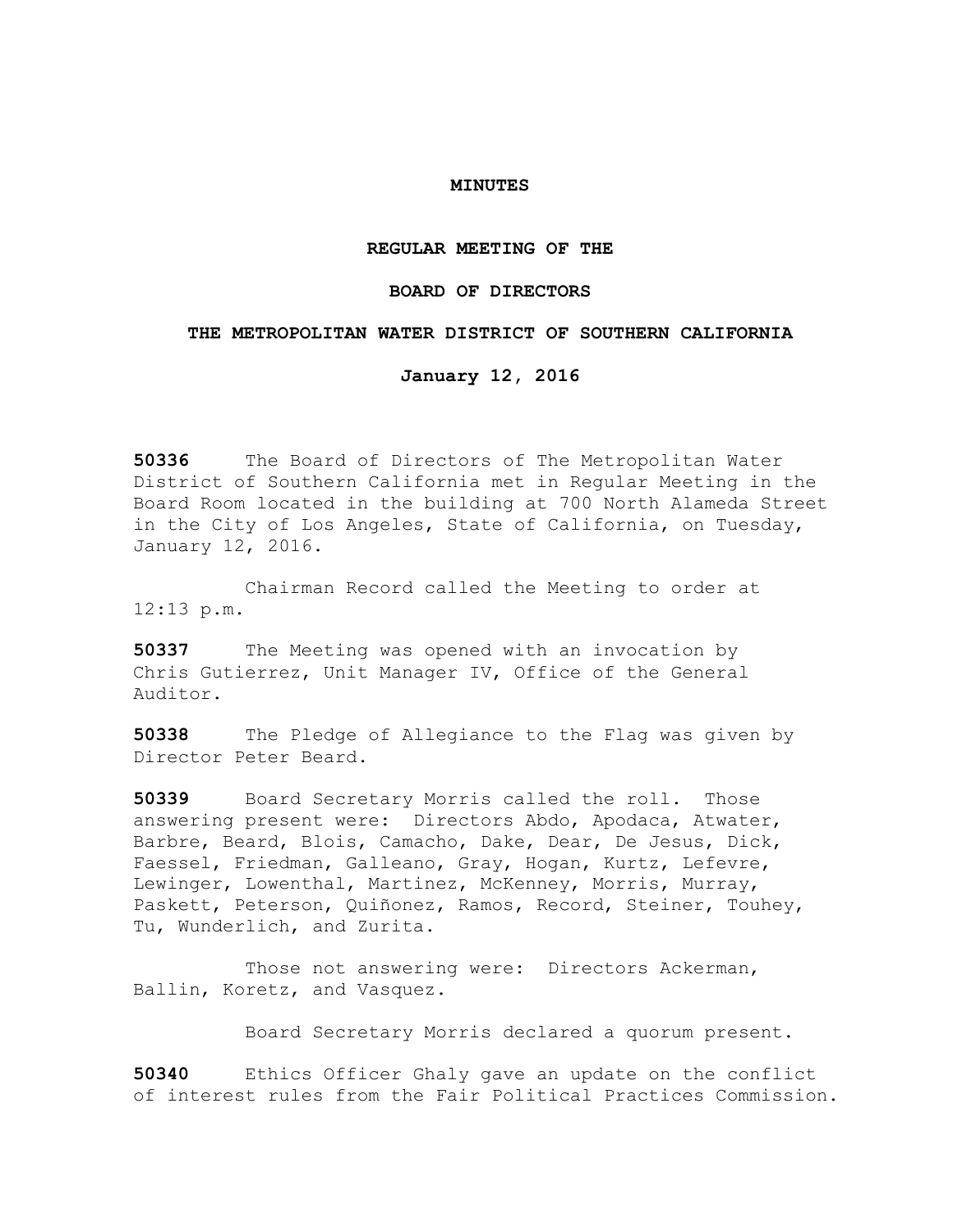**50341** Chairman Record invited members of the public to address the Board on matters within the Board's jurisdiction. No members of the public responded.

**50342** There being no objection, Chairman Record ordered the reading of the Minutes of the Meeting of December 8, 2015 dispensed with, a copy having been mailed to each Director.

Director Camacho moved, seconded by Director Kurtz, that the Board approve the foregoing Minutes.

Chairman Record called for a vote to approve the Minutes of the Meeting of December 8, 2015.

The following is a record of the vote:

Ayes: Anaheim (Dir. Faessel, 3,953 votes), Beverly Hills (Dir. Wunderlich 2,773 votes), Burbank (Dir. Ramos, 2,064 votes, Calleguas Municipal Water District (Dir. Blois, 9,007 votes), Central Basin Municipal Water District (Aye: Dir. Apodaca. Absent: Dir. Vasquez. 12,579 votes), Compton (Dir. Zurita, 376 votes), Eastern Municipal Water District (Dir. Record, 6,507 votes), Foothill Municipal Water District (Dir. Atwater, 1,580 votes), Fullerton (Dir. Beard, 1,716 votes), Glendale (Dir. Friedman, 2,680 votes), Inland Empire Utilities Agency (Dir. Camacho, 9,319 votes), Las Virgenes Municipal Water District (Dir. Peterson, 2,212 votes), Long Beach (Dir. Lowenthal, 4,448 votes), Los Angeles (Ayes: Dirs. Dake, Murray, Paskett, and Quiñonez. Absent: Dir. Koretz. 48,956 votes), Municipal Water District of Orange County (Ayes: Dirs. Barbre, Dick, and McKenney. Absent: Dir. Ackerman. 41,581 votes), Pasadena (Dir. Kurtz, 2,544 votes), San Diego County Water Authority (Dirs. Hogan, Lewinger, Steiner, and Tu, 42,459 votes), San Marino (Dir. Morris, 554 votes), Santa Monica (Dir. Abdo, 3,096 votes), Three Valleys Municipal Water District (Dir. De Jesus, 5,891 votes), Torrance (Dir. Lefevre, 2,531 votes), Upper San Gabriel Valley Municipal Water District (Dir. Touhey, 8,842 votes), West Basin Municipal Water District (Dir. Dear, 8,284 votes), Western Municipal Water District of Riverside County (Dir. Galleano, 8,812 votes). Total 235,048 votes.

Noes: None.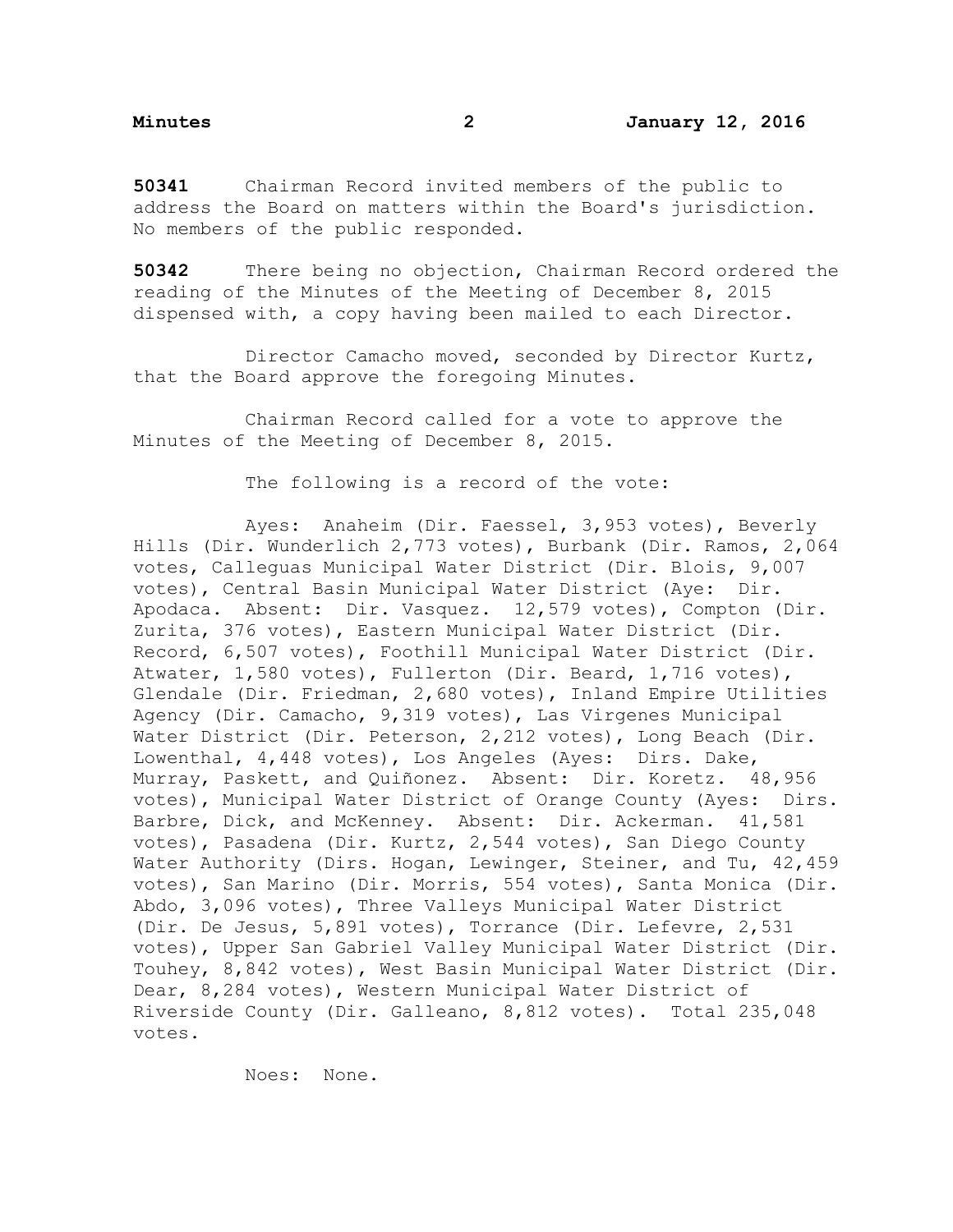Abstain: West Basin Municipal Water District (Dir. Gray, 8,284 votes). Total 8,284 votes.

Absent: San Fernando (Dir. Ballin, 167 votes). Total 167 votes.

The motion to approve the Minutes of December 8, 2015, passed by a vote of 235,048 ayes, 8,284 abstain, and 167 absent.

**50343** A written report of meetings attended by Directors at Metropolitan expense during the month of December was distributed.

Director Barbre requested that his name be withdrawn from the attendance record of the annual conference of the Colorado River Water Users Association on December 16-18, 2015. He went to the conference at Municipal Water District of Orange County's expense.

**50344** Chairman Record presented to Vice Chairman John Murray and Director Jesús Quiñonez pins for their ten years of service on Metropolitan's Board, representing the City of Los Angeles.

**50345** Vice Chairman Murray moved, seconded by Director Peterson, that the Board approve the following committee assignments:

Director Martinez removed from the Communications and Legislation Committee and the Water Planning and Stewardship Committee

Director Dick added to the Engineering and Operations Committee and removed from the Organization, Personnel and Technology Committee

Director Zurita added to the Engineering and Operations Committee and the Organization, Personnel and Technology Committee

Director Lowenthal removed from the Finance and Insurance Committee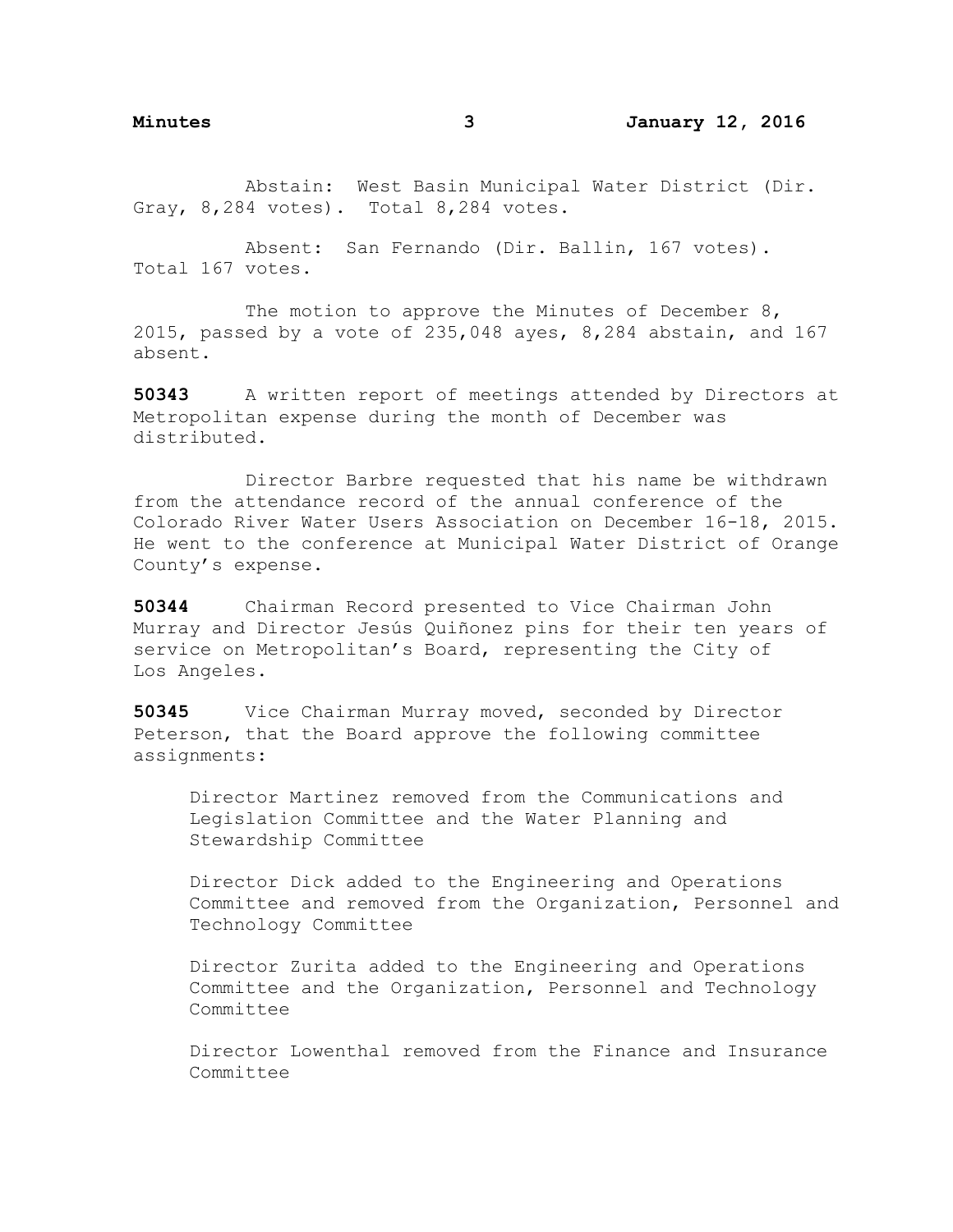Director Paskett added to the Finance and Insurance Committee, Legal and Claims Committee, Special Committee on Bay-Delta, and Water Planning and Stewardship Committee

Director Ackerman added to the Integrated Resources Planning Committee

Director Barbre added to the Organization, Personnel and Technology Committee

Director McKenney added to the Organization, Personnel and Technology Committee

Director Wunderlich added to the Water Planning and Stewardship Committee

Director Koretz removed from the Water Planning and Stewardship Committee

Chairman Record called for a vote to approve the committee appointments.

The following is a record of the vote:

Ayes: Anaheim (Dir. Faessel, 3,953 votes), Beverly Hills (Dir. Wunderlich 2,773 votes), Burbank (Dir. Ramos, 2,064 votes, Calleguas Municipal Water District (Dir. Blois, 9,007 votes), Central Basin Municipal Water District (Aye: Dir. Apodaca. Absent: Dir. Vasquez. 12,579 votes), Compton (Dir. Zurita, 376 votes), Eastern Municipal Water District (Dir. Record, 6,507 votes), Foothill Municipal Water District (Dir. Atwater, 1,580 votes), Fullerton (Dir. Beard, 1,716 votes), Glendale (Dir. Friedman, 2,680 votes), Inland Empire Utilities Agency (Dir. Camacho, 9,319 votes), Las Virgenes Municipal Water District (Dir. Peterson, 2,212 votes), Long Beach (Dir. Lowenthal, 4,448 votes), Los Angeles (Ayes: Dirs. Dake, Murray, Paskett, and Quiñonez. Absent: Dir. Koretz. 48,956 votes), Municipal Water District of Orange County (Ayes: Dirs. Barbre, Dick, and McKenney. Absent: Dir. Ackerman. 41,581 votes), Pasadena (Dir. Kurtz, 2,544 votes), San Diego County Water Authority (Dirs. Hogan, Lewinger, Steiner, and Tu, 42,459 votes), San Marino (Dir. Morris, 554 votes), Santa Monica (Dir. Abdo, 3,096 votes), Three Valleys Municipal Water District (Dir. De Jesus, 5,891 votes), Torrance (Dir. Lefevre, 2,531 votes), Upper San Gabriel Valley Municipal Water District (Dir.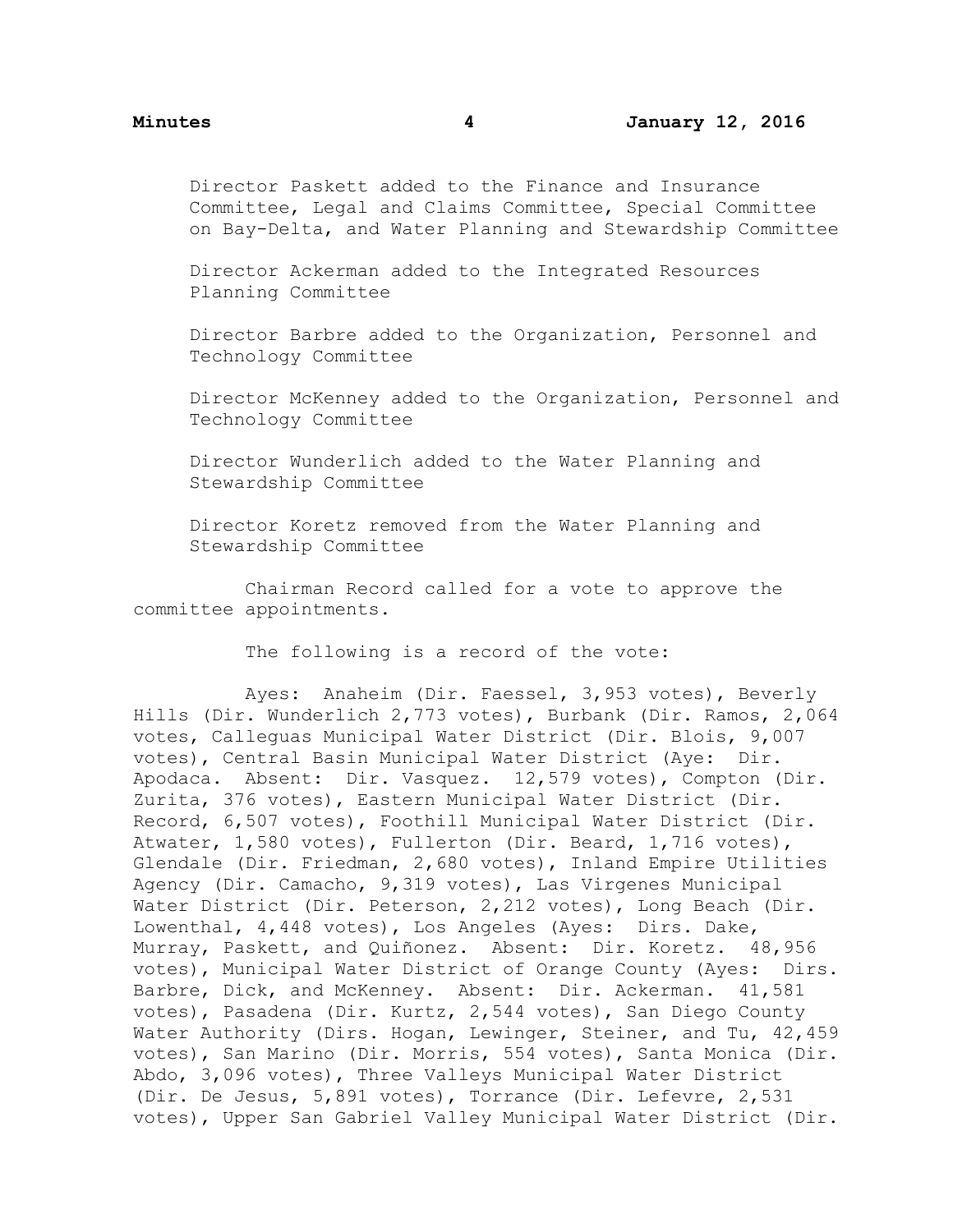Touhey, 8,842 votes), West Basin Municipal Water District (Dirs. Dear and Gray, 16,568 votes), Western Municipal Water District of Riverside County (Dir. Galleano, 8,812 votes). Total 243,332 votes.

Noes: None.

Abstain: None.

Absent: San Fernando (Dir. Ballin, 167 votes). Total 167 votes.

The motion to approve **M.I. 50345** passed by a vote of 243,332 ayes and 167 absent.

**50346** Chairman Record referred to his written monthly report, which was distributed to the Board.

Chairman Record stated that staff will be working on a security program. Chairman Record announced that there will be an orientation for new Directors and also a Board retreat on April 26, 2015.

**50347** Regarding matters relating to Metropolitan's operations and activities, General Manager Kightlinger referred to the General Manager's activity report for December dated December 31, 2015.

General Manager Kightlinger referred to the magnets at each Director's desk that relate to the saving of water. Mr. Kightlinger announced that there will be a shutdown of the Colorado River Aqueduct on February 2, 2016 for three weeks.

General Manager Kightlinger reported on Diane Pitman's appointment to the position of Human Resources Group Manager.

**50348** Regarding Legal Department activities, General Counsel Scully referred to the General Counsel's activity report for December dated January 5, 2016.

General Counsel Scully had no further report.

Director Lewinger inquired about the security deposit funds relating to the SDCWA litigation. General Counsel Scully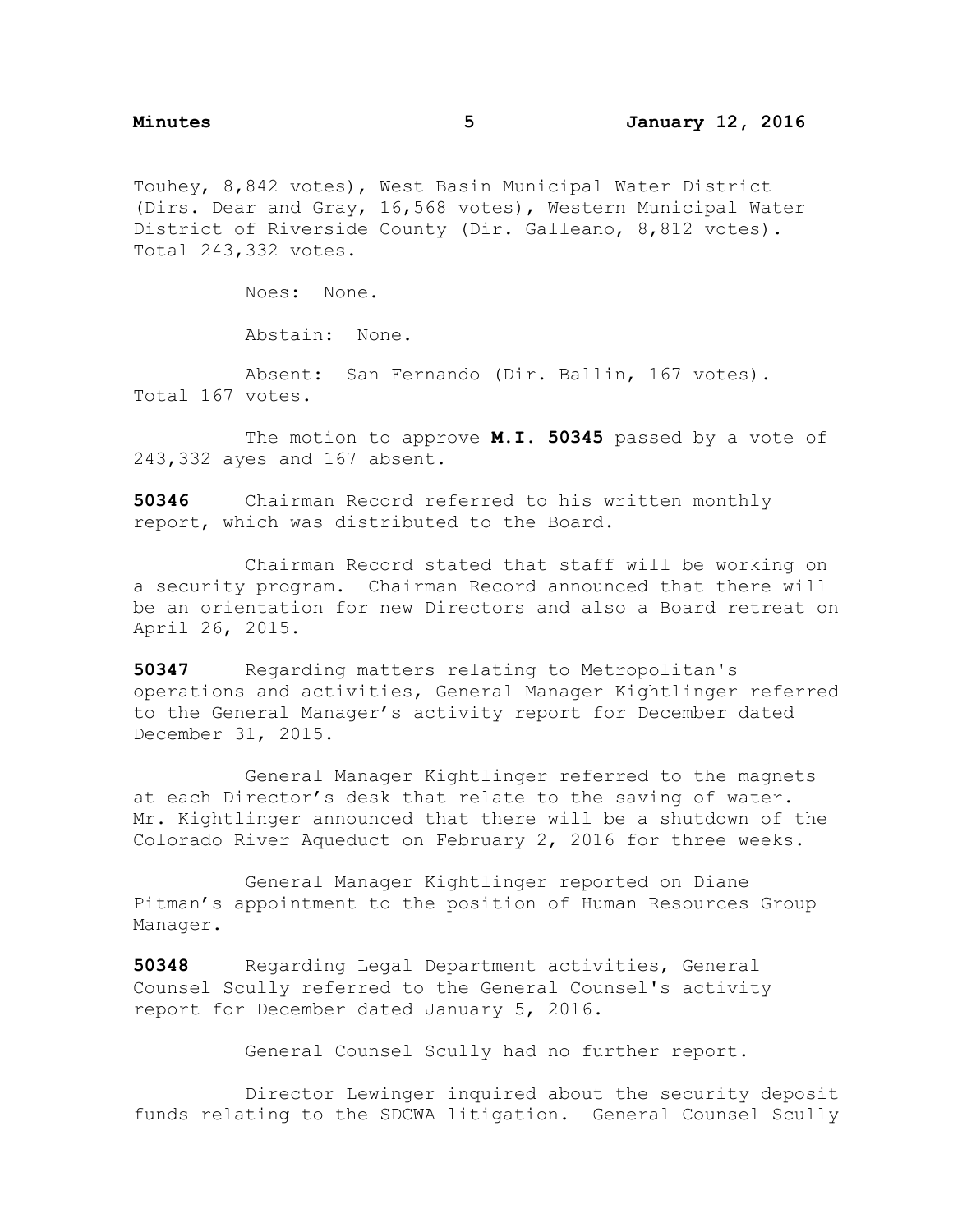and Chief Financial Officer Breaux replied on the status of the funds.

**50349** General Auditor Riss referred to the Audit Department's activity report for the month of December dated December 30, 2015.

General Auditor Riss stated that two reports were issued this month with clean opinions. He also issued an Official Statement for the Water Revenue Refunding Bonds, 2015 Authorization, Series A.

General Auditor Riss introduced John Tonsick, the new Deputy General Auditor.

**50350** Ethics Officer Ghaly referred to the Ethics Department activity report for December dated December 29, 2015.

Ethics Officer Ghaly informed the Board that Ty McCottry is a temporary replacement in her group following the retirement of Edith Yamasaki. Ms. McCottry will be contacting the Directors regarding the filing of their required forms.

**50351** Chairman Record stated that Agenda Item 7-4, "Authorize a long-term ground lease to Verizon Wireless for a telecommunications equipment site on Metropolitan's fee-owned property located in the unincorporated area of Los Angeles County, near the city of La Verne", has been withdrawn.

Vice Chairman Murray moved, seconded by Director Touhey, that the Board approve the Consent Calendar Items, **M.I**. **50352** through **M.I. 50355,** as follows:

**50352** Adopt the CEQA determination that the proposed action is not defined as a project and is not subject to CEQA, and (a) adopt **Resolution 9198**; and authorize the General Manager to (b) accept WaterSMART grant funds from the Bureau of Reclamation, if awarded; and (c) enter into a contract for the grant funds, as set forth in Revised Agenda Item 7-1 board letter; said resolution entitled: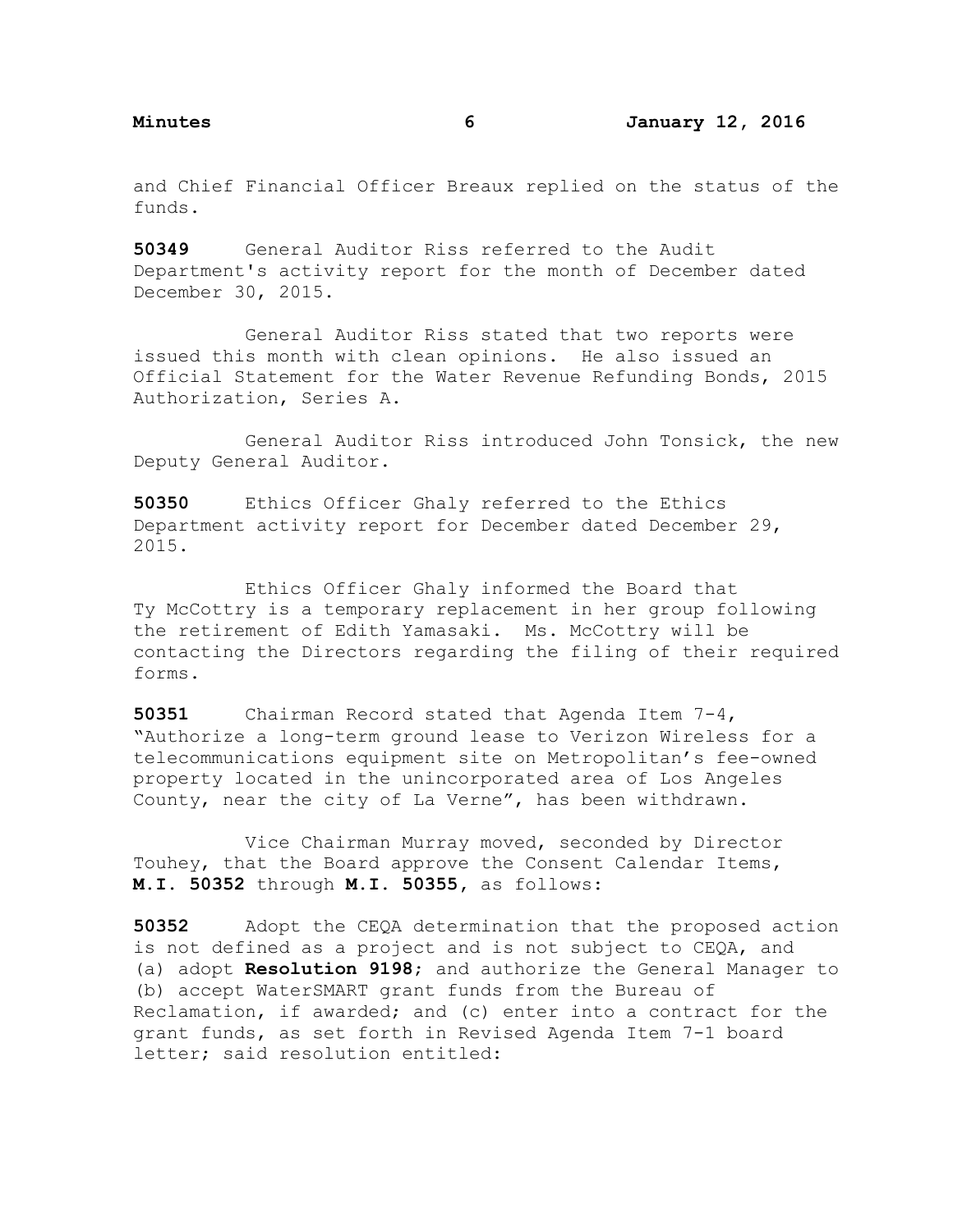**RESOLUTION OF THE BOARD OF DIRECTORS OF THE METROPOLITAN WATER DISTRICT OF SOUTHERN CALIFORNIA IN SUPPORT OF ITS PROPOSAL FOR FUNDING UNDER THE WATERSMART: WATER AND ENERGY EFFICIENCY GRANTS FOR HIGH-EFFICIENCY CLOTHES WASHER INCENTIVE PROGRAM**

**50353** Adopt the CEQA determination that the proposed action is categorically exempt, and (a) appropriate \$980,000 (Appropriation No. 15477, No. 14); and (b) award \$413,186.30 procurement contract to Peerless Pump Company for the Weymouth washwater tanks, as set forth in Agenda Item 7-2 board letter.

**50354** Certify the Final Environmental Impact Report for planned improvements at and near the Diemer plant; adopt the Findings of Fact, the Statement of Overriding Considerations, and the Mitigation Monitoring and Reporting Program; and approve the Diemer Upgrades Project for the purposes of CEQA, as set forth in Agenda Item 7-3 board letter.

**50355** Adopt the CEQA determination that the proposed action is statutorily exempt, and (a) appropriate \$1.1 million (Appropriation No. 15496, No. 1); and (b) authorize final design of urgent prestressed concrete cylinder pipe repairs at two locations on the Sepulveda Feeder, as set forth in Agenda Item 7-5 board letter.

Chairman Record called for a vote to approve the Consent Calendar Items, **M.I. 50352** through **M.I. 50355.**

Ayes: Anaheim (Dir. Faessel, 3,953 votes), Beverly Hills (Dir. Wunderlich 2,773 votes), Burbank (Dir. Ramos, 2,064 votes, Calleguas Municipal Water District (Dir. Blois, 9,007 votes), Central Basin Municipal Water District (Aye: Dir. Apodaca. Absent: Dir. Vasquez. 12,579 votes), Compton (Dir. Zurita, 376 votes), Eastern Municipal Water District (Dir. Record, 6,507 votes), Foothill Municipal Water District (Dir. Atwater, 1,580 votes), Fullerton (Dir. Beard, 1,716 votes), Glendale (Dir. Friedman, 2,680 votes), Inland Empire Utilities Agency (Dir. Camacho, 9,319 votes), Las Virgenes Municipal Water District (Dir. Peterson, 2,212 votes), Long Beach (Dir. Lowenthal, 4,448 votes), Los Angeles (Ayes: Dirs. Dake, Murray, Paskett, and Quiñonez. Absent: Dir. Koretz. 48,956 votes), Municipal Water District of Orange County (Ayes: Dirs. Barbre, Dick, and McKenney. Absent: Dir. Ackerman. 41,581 votes), Pasadena (Dir. Kurtz, 2,544 votes), San Diego County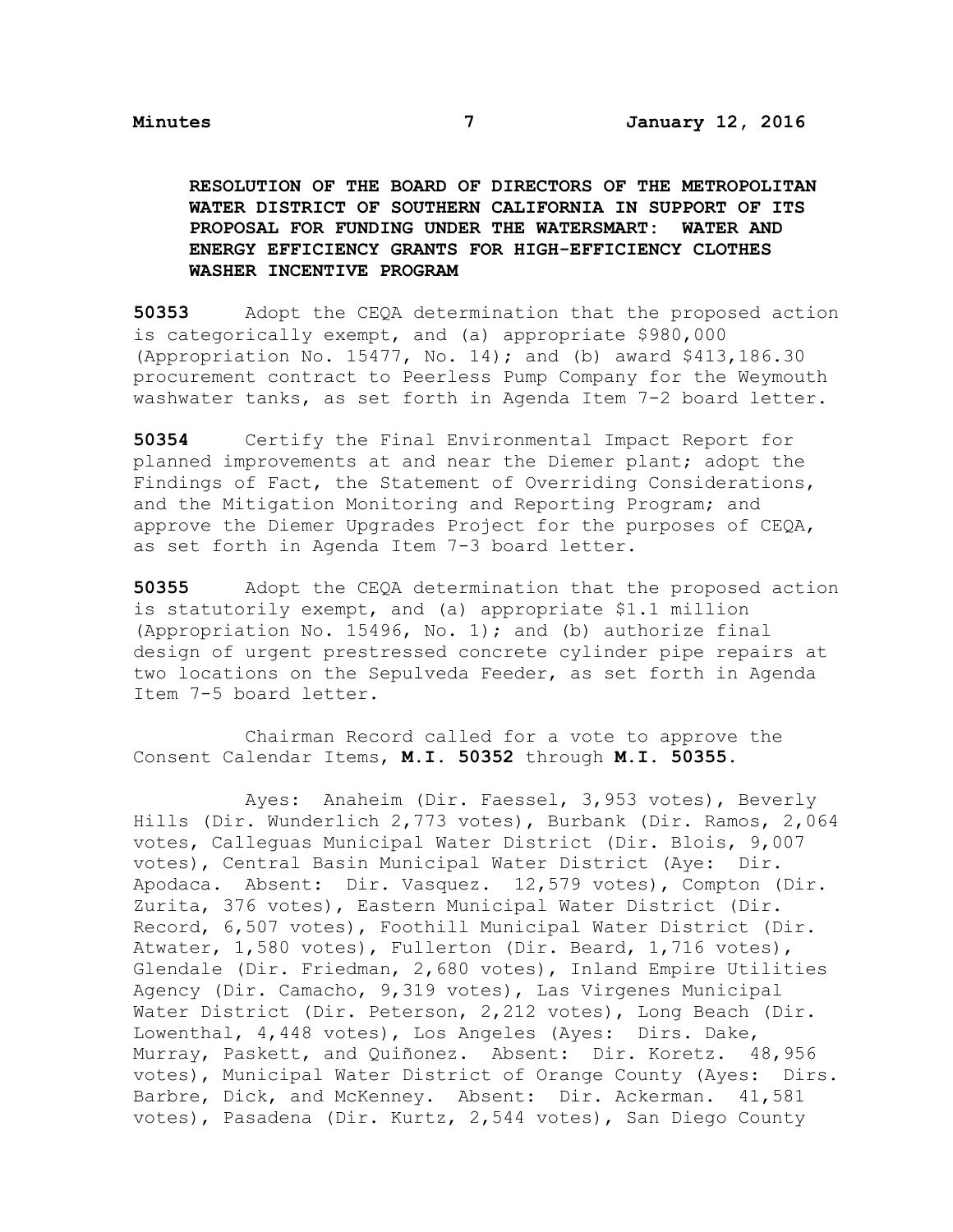Water Authority (Dirs. Hogan, Lewinger, Steiner, and Tu, 42,459 votes), San Marino (Dir. Morris, 554 votes), Santa Ana (Dir. Martinez, 2,284 votes), Santa Monica (Dir. Abdo, 3,096 votes), Three Valleys Municipal Water District (Dir. De Jesus, 5,891 votes), Torrance (Dir. Lefevre, 2,531 votes), Upper San Gabriel Valley Municipal Water District (Dir. Touhey, 8,842 votes), West Basin Municipal Water District (Dirs. Dear and Gray, 16,568 votes), Western Municipal Water District of Riverside County (Dir. Galleano, 8,812 votes). Total 243,332 votes.

Noes: None.

Abstain: None.

Absent: San Fernando (Dir. Ballin, 167 votes). Total 167 votes.

The motion to approve the Consent Calendar Items passed by a vote of 243,332 ayes and 167 absent.

**50356** Engineering and Operations Committee Chairman Peterson moved, seconded by Director Camacho, that the Board adopt the CEQA determination that the proposed action is categorically exempt, and (a) appropriate \$4.25 million (Appropriation No. 15483, No. 3); and authorize (b) design to improve drainage at each Colorado River Aqueduct (CRA) pumping plant; (c) preliminary design to replace the CRA domestic water systems; (d) design of conduit structural protection at 22 locations along the aqueduct; and (e) preliminary design to control erosion at eight locations along the aqueduct, as set forth in Agenda Item 8-1 board letter.

Chairman Record called for a vote to approve **M.I. 50356.**

The following is a record of the vote:

Ayes: Anaheim (Dir. Faessel, 3,953 votes), Beverly Hills (Dir. Wunderlich 2,773 votes), Burbank (Dir. Ramos, 2,064 votes, Calleguas Municipal Water District (Dir. Blois, 9,007 votes), Central Basin Municipal Water District (Aye: Dir. Apodaca. Absent: Dir. Vasquez. 12,579 votes), Compton (Dir. Zurita, 376 votes), Eastern Municipal Water District (Dir. Record, 6,507 votes), Foothill Municipal Water District (Dir. Atwater, 1,580 votes), Fullerton (Dir. Beard, 1,716 votes),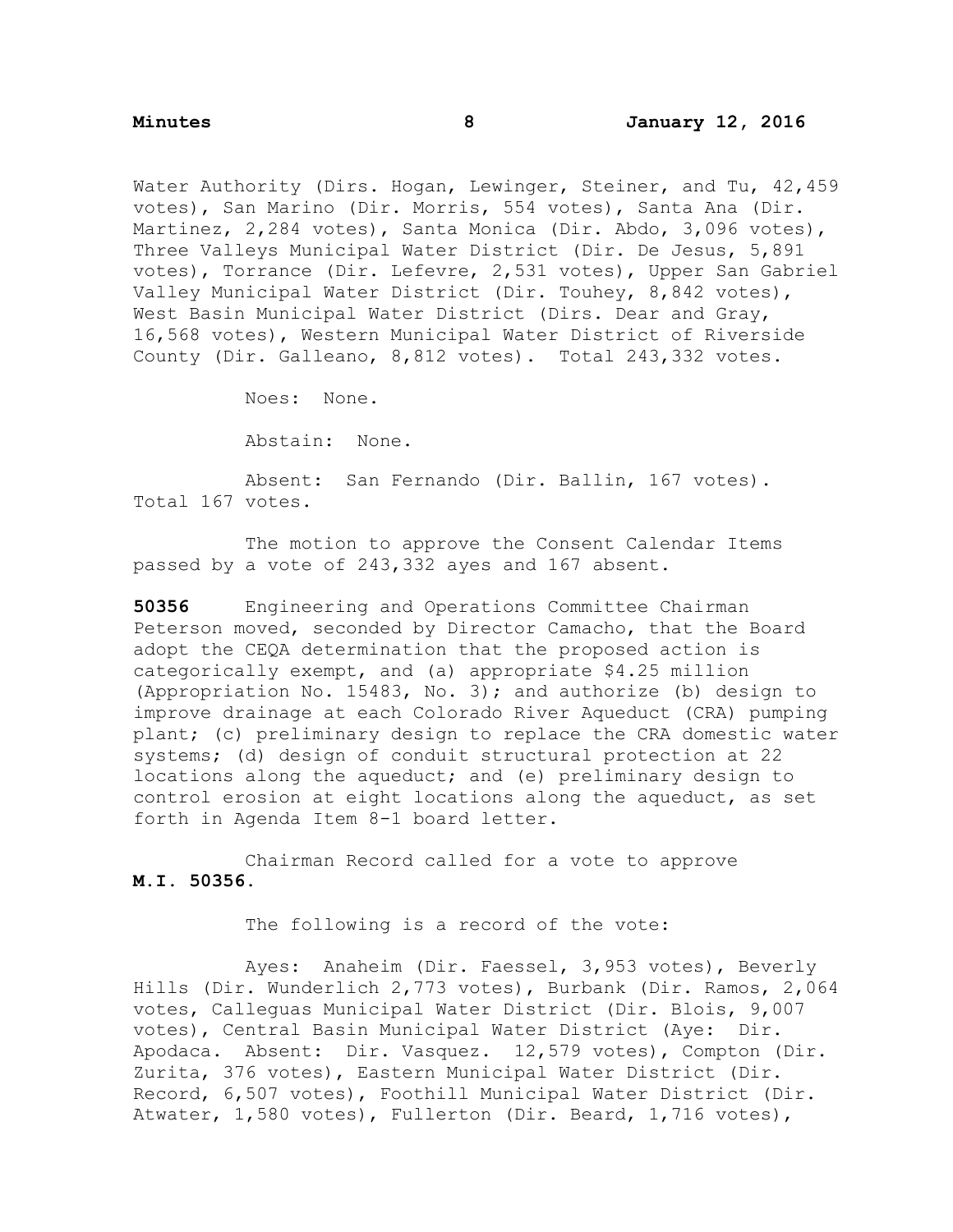Glendale (Dir. Friedman, 2,680 votes), Inland Empire Utilities Agency (Dir. Camacho, 9,319 votes), Las Virgenes Municipal Water District (Dir. Peterson, 2,212 votes), Long Beach (Dir. Lowenthal, 4,448 votes), Los Angeles (Ayes: Dirs. Dake, Murray, Paskett, and Quiñonez. Absent: Dir. Koretz. 48,956 votes), Municipal Water District of Orange County (Ayes: Dirs. Barbre, Dick, and McKenney. Absent: Dir. Ackerman. 41,581 votes), Pasadena (Dir. Kurtz, 2,544 votes), San Diego County Water Authority (Dirs. Hogan, Lewinger, Steiner, and Tu, 42,459 votes), San Marino (Dir. Morris, 554 votes), Santa Ana (Dir. Martinez, 2,284 votes), Santa Monica (Dir. Abdo, 3,096 votes), Three Valleys Municipal Water District (Dir. De Jesus, 5,891 votes), Torrance (Dir. Lefevre, 2,531 votes), Upper San Gabriel Valley Municipal Water District (Dir. Touhey, 8,842 votes), West Basin Municipal Water District (Dirs. Dear and Gray, 16,568 votes), Western Municipal Water District of Riverside County (Dir. Galleano, 8,812 votes). Total 243,332 votes.

Noes: None.

Abstain: None.

Absent: San Fernando (Dir. Ballin, 167 votes). Total 167 votes.

The motion to approve **M.I. 50356** passed by a vote of 243,332 ayes and 167 absent.

**50357** Engineering and Operations Committee Chairman Peterson moved, seconded by Board Vice Chairman Touhey, that the Board adopt the CEQA determination that the proposed actions are categorically exempt, and (a) appropriate \$2.7 million (Appropriation No. 15481, No. 2); and authorize (b) final design of discharge line isolation couplings at the Colorado River Aqueduct pumping plants; and (c) design to replace overhead cranes at each of the plants, as set forth in Agenda Item 8-2 board letter.

Chairman Record called for a vote to approve **M.I. 50357.**

The following is a record of the vote:

Ayes: Anaheim (Dir. Faessel, 3,953 votes), Beverly Hills (Dir. Wunderlich 2,773 votes), Burbank (Dir. Ramos, 2,064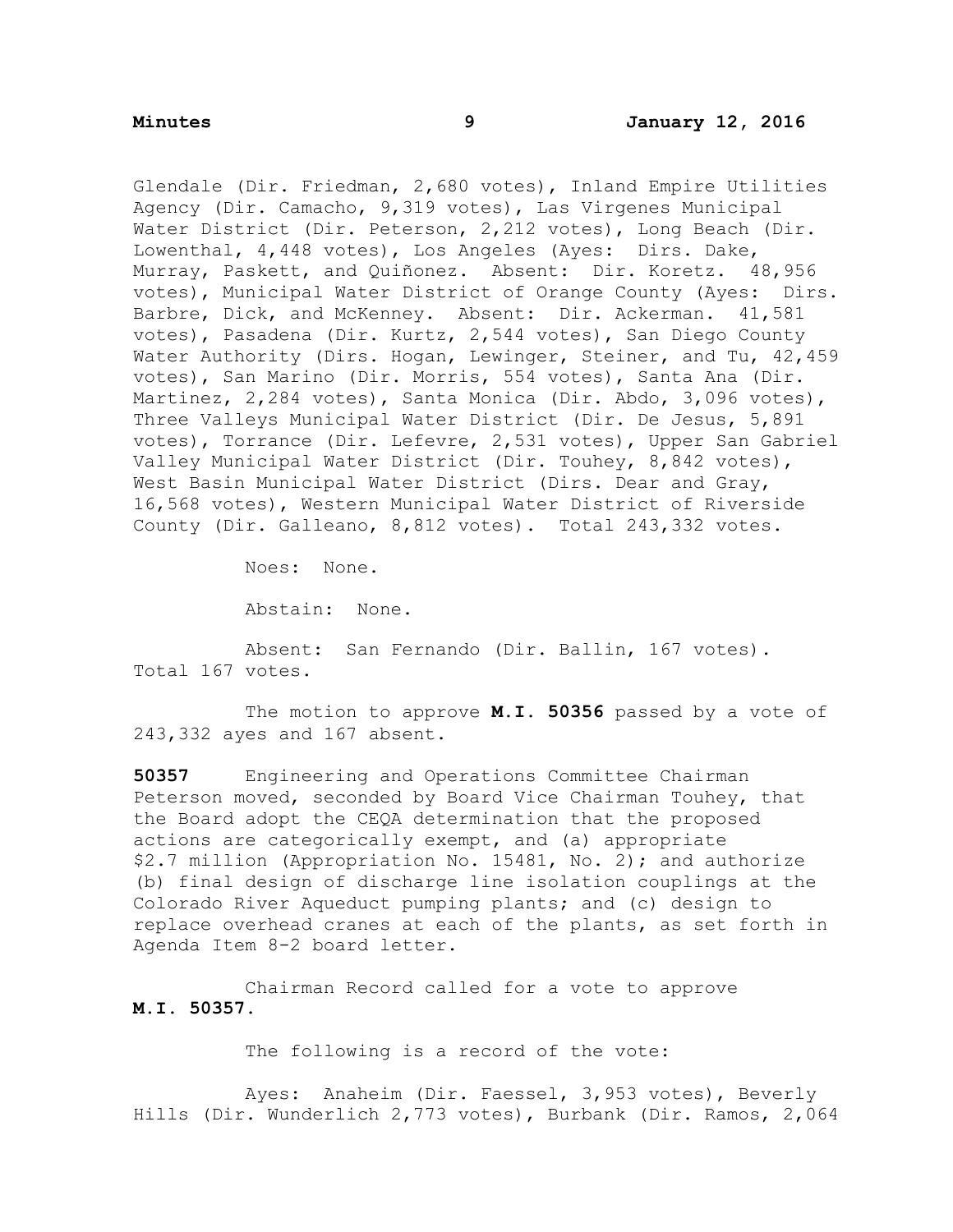votes, Calleguas Municipal Water District (Dir. Blois, 9,007 votes), Central Basin Municipal Water District (Aye: Dir. Apodaca. Absent: Dir. Vasquez. 12,579 votes), Compton (Dir. Zurita, 376 votes), Eastern Municipal Water District (Dir. Record, 6,507 votes), Foothill Municipal Water District (Dir. Atwater, 1,580 votes), Fullerton (Dir. Beard, 1,716 votes), Glendale (Dir. Friedman, 2,680 votes), Inland Empire Utilities Agency (Dir. Camacho, 9,319 votes), Las Virgenes Municipal Water District (Dir. Peterson, 2,212 votes), Long Beach (Dir. Lowenthal, 4,448 votes), Los Angeles (Ayes: Dirs. Dake, Murray, Paskett, and Quiñonez. Absent: Dir. Koretz. 48,956 votes), Municipal Water District of Orange County (Ayes: Dirs. Barbre, Dick, and McKenney. Absent: Dir. Ackerman. 41,581 votes), Pasadena (Dir. Kurtz, 2,544 votes), San Diego County Water Authority (Dirs. Hogan, Lewinger, Steiner, and Tu, 42,459 votes), Santa Ana (Dir. Martinez, 2,284 votes), Santa Monica (Dir. Abdo, 3,096 votes), Three Valleys Municipal Water District (Dir. De Jesus, 5,891 votes), Torrance (Dir. Lefevre, 2,531 votes), Upper San Gabriel Valley Municipal Water District (Dir. Touhey, 8,842 votes), West Basin Municipal Water District (Dirs. Dear and Gray, 16,568 votes), Western Municipal Water District of Riverside County (Dir. Galleano, 8,812 votes). Total 242,778 votes.

Noes: None.

Abstain: San Marino (Dir. Morris, 554 votes). Total 554 votes.

Absent: San Fernando (Dir. Ballin, 167 votes). Total 167 votes.

The motion to approve **M.I. 50357** passed by a vote of 242,778 ayes, 554 abstain, and 167 absent.

**50358** Integrated Resources Planning Committee Chairman Atwater thanked the staff who participated in the formulation of the Integrated Resources Plan Update.

Committee Chairman Atwater then moved, seconded by Director Peterson, that the Board adopt the CEQA determination that the 2015 IRP Update is not subject to CEQA, and adopt the 2015 Integrated Water Resources Plan Update, as set forth in Agenda Item 8-3 board letter.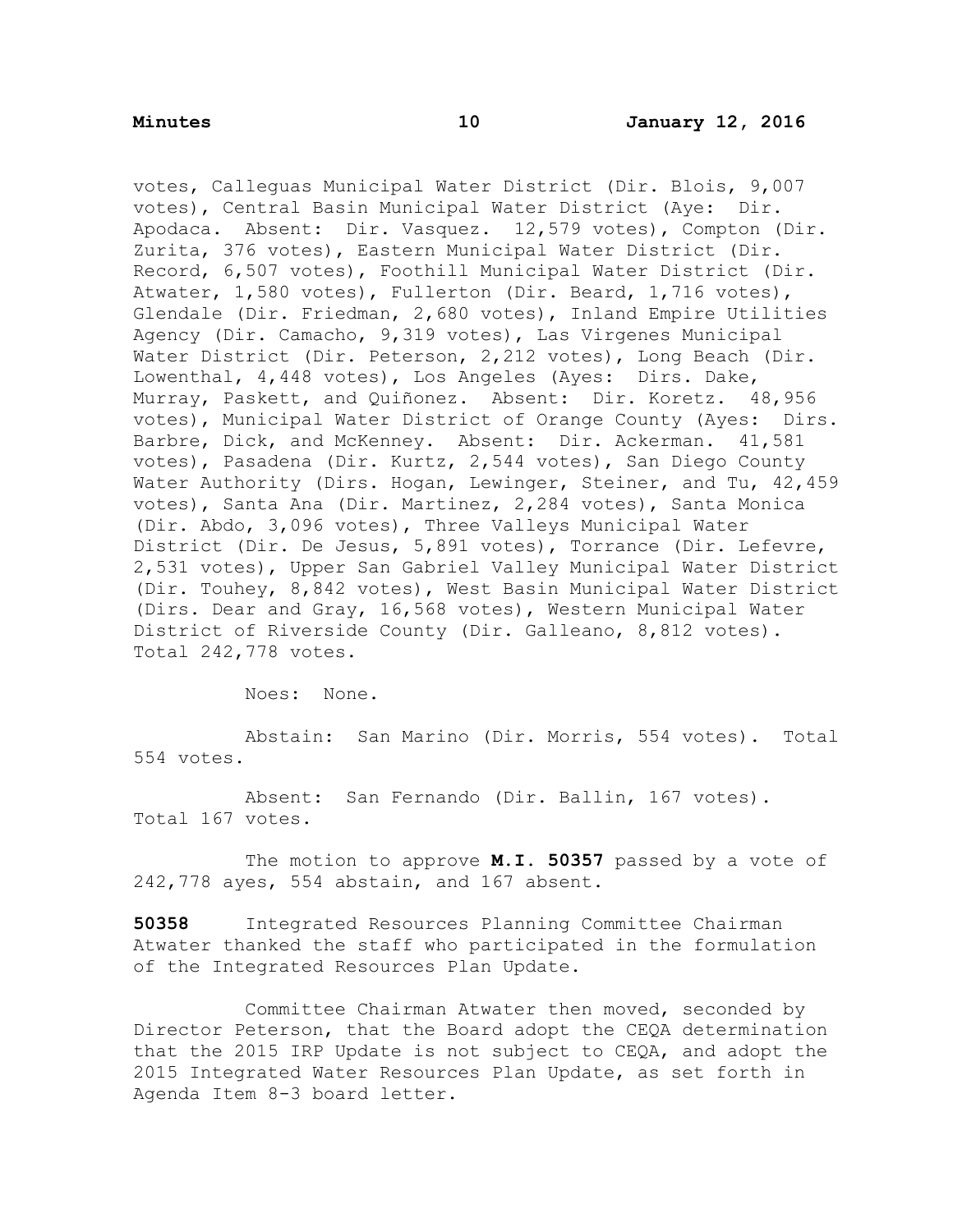Director Friedman stated she would not participate in the discussion and vote on the IRP program due to a potential conflict with her husband's business.

Director Friedman withdrew from the Meeting at 12:48 p.m.

Director Lewinger stated that since there was no policy set for the IRP program, the San Diego delegation would be voting no on this item. Director Lewinger requested that the letter from the San Diego delegation dated January 10, 2016, opposing Agenda Item 8-3 be made a part of the record.

Chairman Record called for a vote to approve **M.I. 50358**.

The following is a record of the vote:

Ayes: Anaheim (Dir. Faessel, 3,953 votes), Beverly Hills (Dir. Wunderlich 2,773 votes), Burbank (Dir. Ramos, 2,064 votes, Calleguas Municipal Water District (Dir. Blois, 9,007 votes), Central Basin Municipal Water District (Aye: Dir. Apodaca. Absent: Dir. Vasquez. 12,579 votes), Compton (Dir. Zurita, 376 votes), Eastern Municipal Water District (Dir. Record, 6,507 votes), Foothill Municipal Water District (Dir. Atwater, 1,580 votes), Fullerton (Dir. Beard, 1,716 votes), Inland Empire Utilities Agency (Dir. Camacho, 9,319 votes), Las Virgenes Municipal Water District (Dir. Peterson, 2,212 votes), Long Beach (Dir. Lowenthal, 4,448 votes), Los Angeles (Ayes: Dirs. Dake, Murray, Paskett, and Quiñonez. Absent: Dir. Koretz. 48,956 votes), Municipal Water District of Orange County (Ayes: Dirs. Barbre, Dick, and McKenney. Absent: Dir. Ackerman. 41,581 votes), Pasadena (Dir. Kurtz, 2,544 votes), San Marino (Dir. Morrris, 554 votes), Santa Ana (Dir. Martinez, 2,284 votes), Santa Monica (Dir. Abdo, 3,096 votes), Three Valleys Municipal Water District (Dir. De Jesus, 5,891 votes), Torrance (Dir. Lefevre, 2,531 votes), Upper San Gabriel Valley Municipal Water District (Dir. Touhey, 8,842 votes), West Basin Municipal Water District (Dirs. Dear and Gray, 16,568 votes), Western Municipal Water District of Riverside County (Dir. Galleano, 8,812 votes). Total 198,193 votes.

Noes: San Diego County Water Authority (Dirs. Hogan, Lewinger, Steiner, and Tu, 42,459 votes). Total 42,459 votes.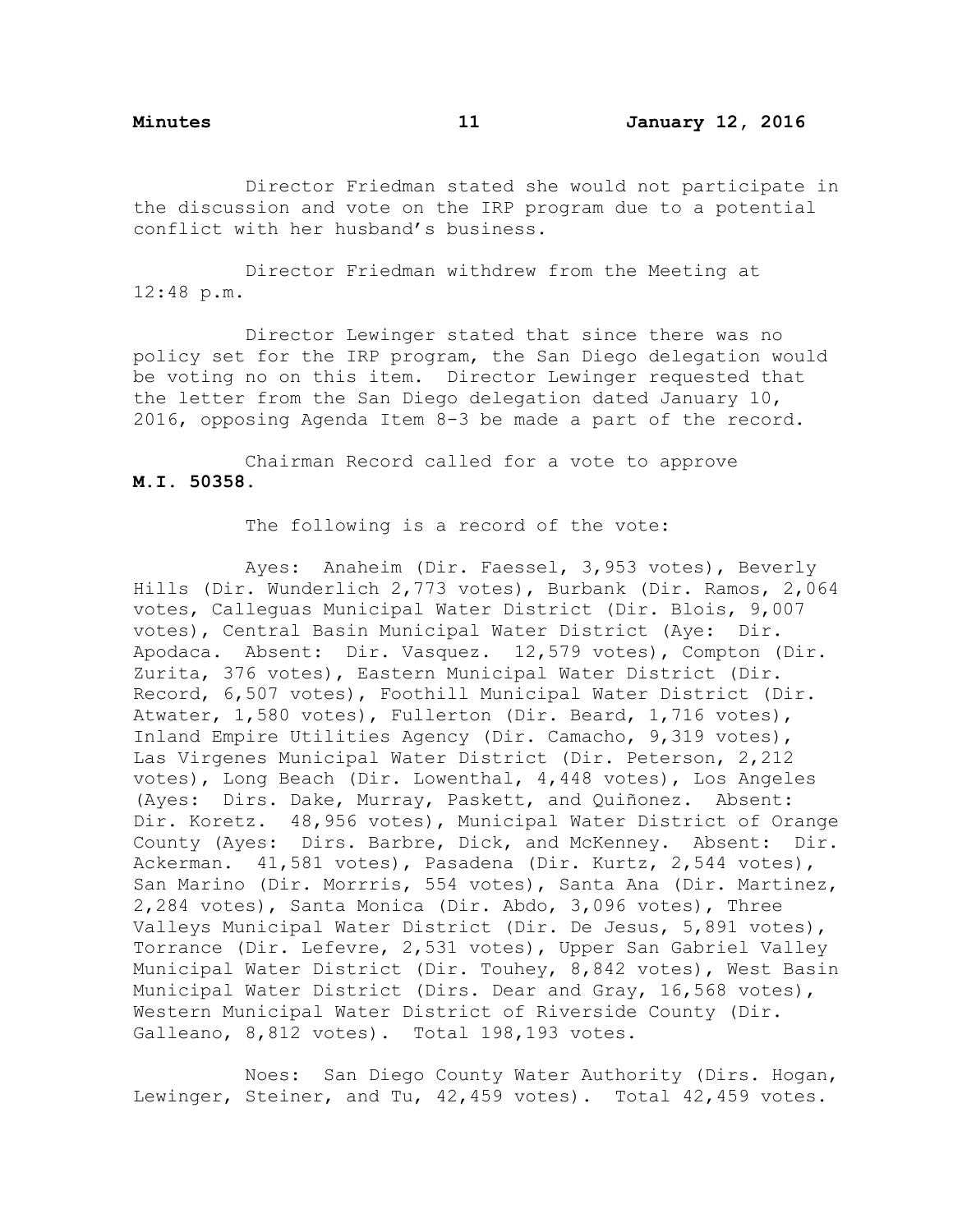Abstain: None.

Absent: Glendale (Dir. Friedman, 2,680 votes), San Fernando (Dir. Ballin, 167 votes). Total 2,847 votes.

The motion to approve **M.I. 50358** passed by a vote of 198,193 ayes, 42,459 noes, and 2,847 absent.

Director Friedman returned to the Meeting at 12:51 p.m.

**50359** Legal and Claims Committee Chairman Quiñonez moved, seconded by Board Vice Chairman Murray, that the Board adopt the CEQA determination that the proposed action is not defined as a project and is not subject to the provisions of CEQA, and authorize an increase of maximum amount payable under contract with Atkinson, Andelson, Loya, Ruud & Romo by \$200,000 to an amount not to exceed \$550,000 for legal services in the case of *Bradley Wayne Nutt v. Metropolitan Water District of Southern California*, Los Angeles Superior Court Case No. BC550863, as set forth in Agenda Item 8-4 confidential board letter.

Chairman Record called for a vote to approve **M.I. 50359**.

The following is a record of the vote:

Ayes: Anaheim (Dir. Faessel, 3,953 votes), Beverly Hills (Dir. Wunderlich 2,773 votes), Calleguas Municipal Water District (Dir. Blois, 9,007 votes), Central Basin Municipal Water District (Aye: Dir. Apodaca. Absent: Dir. Vasquez. 12,579 votes), Compton (Dir. Zurita, 376 votes), Eastern Municipal Water District (Dir. Record, 6,507 votes), Foothill Municipal Water District (Dir. Atwater, 1,580 votes), Fullerton (Dir. Beard, 1,716 votes), Glendale (Dir. Friedman, 2,680 votes), Inland Empire Utilities Agency (Dir. Camacho, 9,319 votes), Las Virgenes Municipal Water District (Dir. Peterson, 2,212 votes), Long Beach (Dir. Lowenthal, 4,448 votes), Los Angeles (Ayes: Dirs. Dake, Murray, Paskett, and Quiñonez. Absent: Dir. Koretz. 48,956 votes), Municipal Water District of Orange County (Ayes: Dirs. Barbre, Dick, and McKenney. Absent: Dir. Ackerman. 41,581 votes), Pasadena (Dir. Kurtz, 2,544 votes), San Diego County Water Authority (Dirs. Hogan, Lewinger, Steiner, and Tu, 42,459 votes), San Marino (Dir. Morris, 554 votes), Santa Ana (Dir. Martinez, 2,284 votes),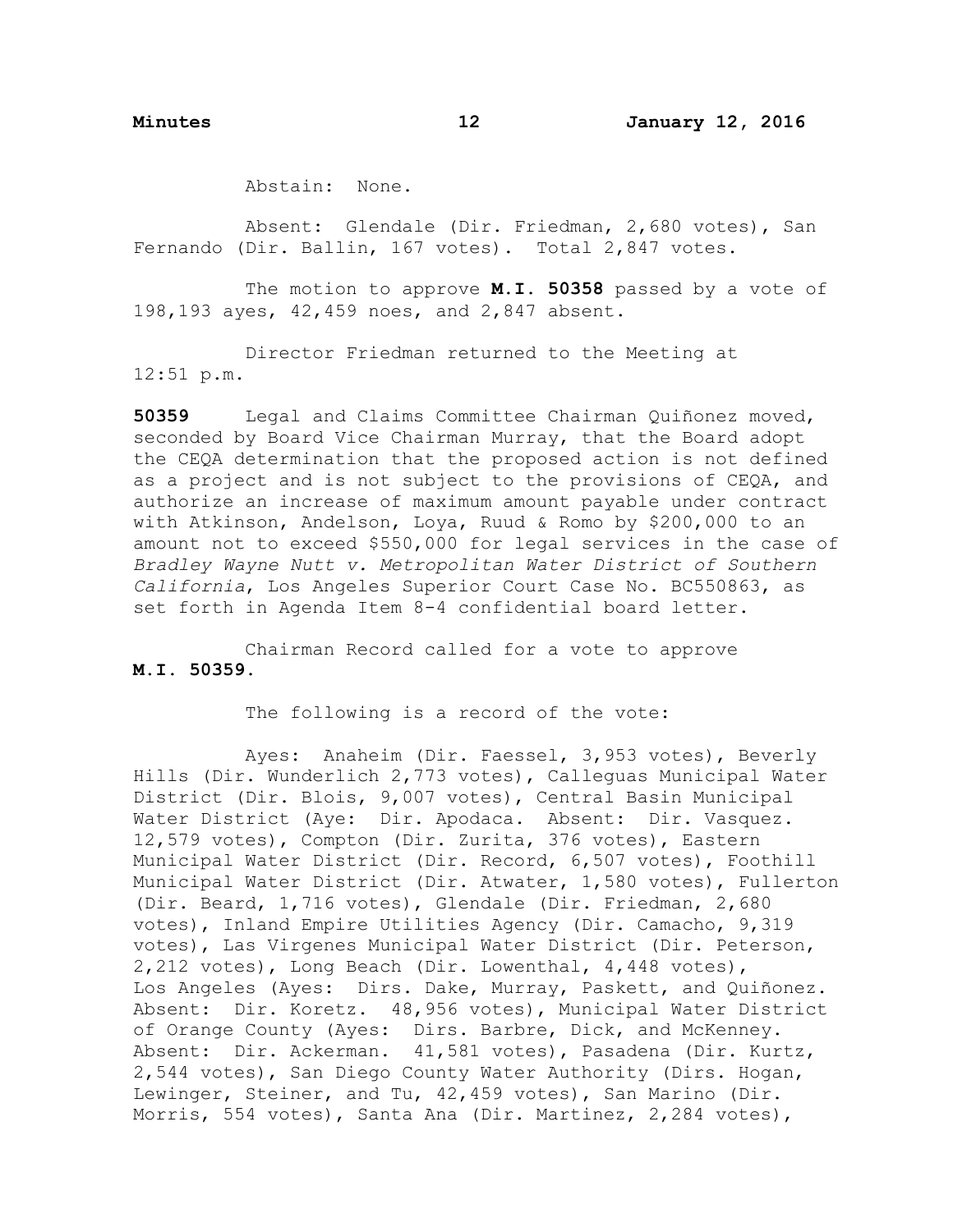Santa Monica (Dir. Abdo, 3,096 votes), Three Valleys Municipal Water District (Dir. De Jesus, 5,891 votes), Upper San Gabriel Valley Municipal Water District (Dir. Touhey, 8,842 votes), West Basin Municipal Water District (Dirs. Dear and Gray, 16,568 votes), Western Municipal Water District of Riverside County (Dir. Galleano, 8,812 votes). Total 238,737 votes.

Noes: None.

Abstain: Burbank (Dir. Ramos, 2,064 votes, Torrance (Dir. Lefevre, 2,531 votes). Total 4,595 votes.

Absent: San Fernando (Dir. Ballin, 167 votes). Total 167 votes.

The motion to approve **M.I. 50359** passed by a vote of 238,737 ayes, 4,595 abstain, and 167 absent.

**50360** Water Planning and Stewardship Committee Chairman De Jesus stated the committee took action on the information item, "Proposal to enter into agreements related to a Bard Water District land management and season fallowing pilot program."

Committee Chairman De Jesus then moved, seconded by Director Camacho that the Board adopt the CEQA determination that the proposed action is categorically exempt and not subject to CEQA, and (a) authorize the General Manager to enter into a pilot program agreement with Bard Water District, and land management and seasonal fallowing agreements with farmers of farmland in the Bard Unit, consistent with the terms outlined in the board letter and in a form approved by the General Counsel; and (b) approve payment of up to \$1.8 million for funding the pilot program, as set forth in revised Agenda Item 9-1 board letter.

Chairman Record called for a vote to approve **M.I. 50360.**

The following is a record of the vote:

Ayes: Anaheim (Dir. Faessel, 3,953 votes), Beverly Hills (Dir. Wunderlich 2,773 votes), Burbank (Dir. Ramos, 2,064 votes, Calleguas Municipal Water District (Dir. Blois, 9,007 votes), Central Basin Municipal Water District (Aye: Dir.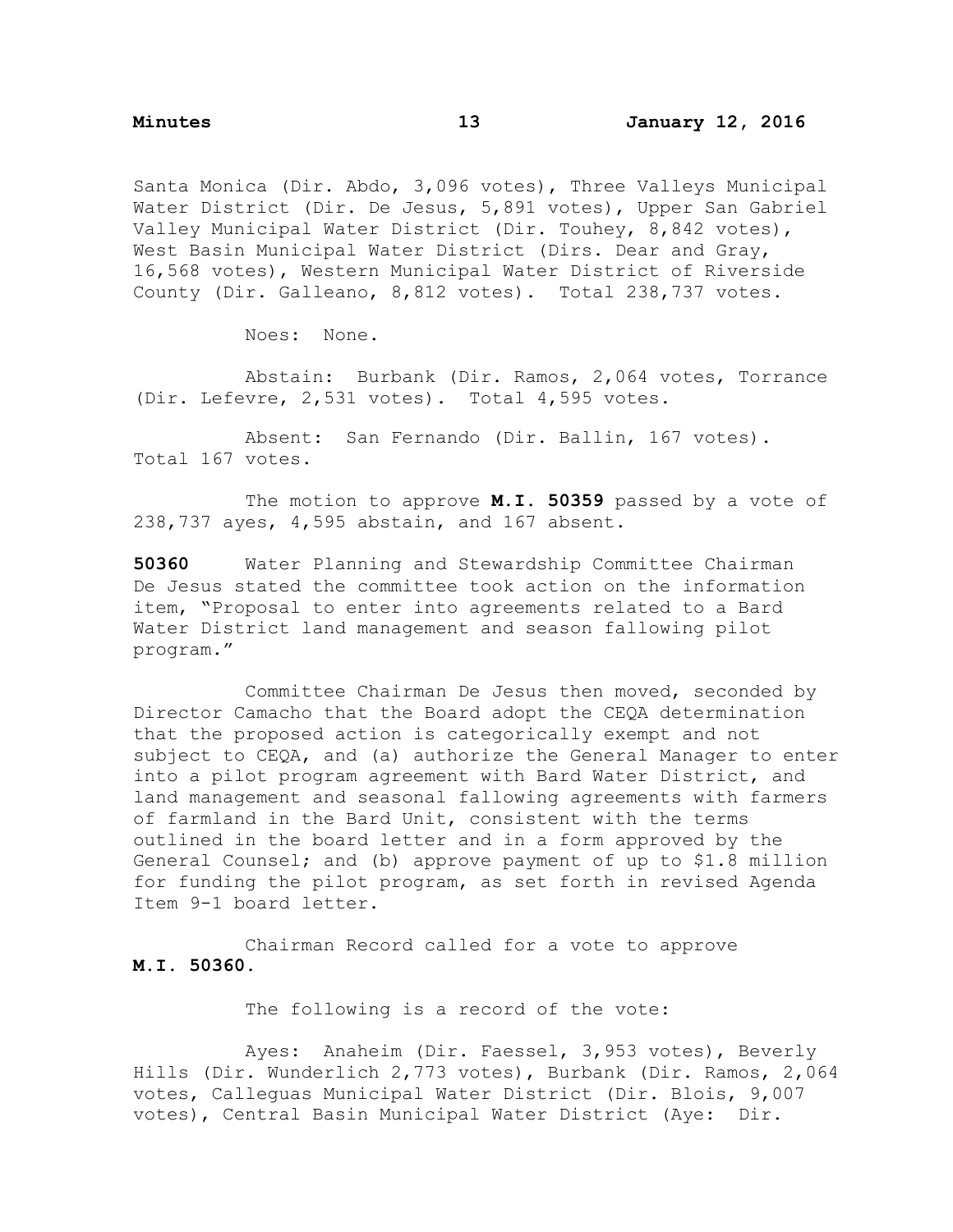Apodaca. Absent: Dir. Vasquez. 12,579 votes), Compton (Dir. Zurita, 376 votes), Eastern Municipal Water District (Dir. Record, 6,507 votes), Foothill Municipal Water District (Dir. Atwater, 1,580 votes), Fullerton (Dir. Beard, 1,716 votes), Glendale (Dir. Friedman, 2,680 votes), Inland Empire Utilities Agency (Dir. Camacho, 9,319 votes), Las Virgenes Municipal Water District (Dir. Peterson, 2,212 votes), Long Beach (Dir. Lowenthal, 4,448 votes), Los Angeles (Ayes: Dirs. Dake, Murray, Paskett, and Quiñonez. Absent: Dir. Koretz. 48,956 votes), Municipal Water District of Orange County (Ayes: Dirs. Barbre, Dick, and McKenney. Absent: Dir. Ackerman. 41,581 votes), Pasadena (Dir. Kurtz, 2,544 votes), San Diego County Water Authority (Dirs. Hogan, Lewinger, Steiner, and Tu, 42,459 votes), San Marino (Dir. Morris, 554 votes), Santa Ana (Dir. Martinez, 2,284 votes), Santa Monica (Dir. Abdo, 3,096 votes), Three Valleys Municipal Water District (Dir. De Jesus, 5,891 votes), Torrance (Dir. Lefevre, 2,531 votes), Upper San Gabriel Valley Municipal Water District (Dir. Touhey, 8,842 votes), West Basin Municipal Water District (Dirs. Dear and Gray, 16,568 votes), Western Municipal Water District of Riverside County (Dir. Galleano, 8,812 votes). Total 243,332 votes.

Noes: None.

Abstain: None.

Absent: San Fernando (Dir. Ballin, 167 votes). Total 167 votes.

The motion to approve **M.I. 50360** passed by a vote of 243,332 ayes and 167 absent.

**50361** Finance and Insurance Committee Chairman Barbre announced that there will be two-hour budget workshops held on February 8, February 23, and March 7, 2016, with each starting at 9 a.m. There will also be holdover dates if necessary.

Director Wunderlich stated that the Israeli Consulate and the City of Beverly Hills will be hosting a water summit on March 1 and 2, 2016.

Chairman Record stated that there will be a policy discussion on the IRP and other matters.